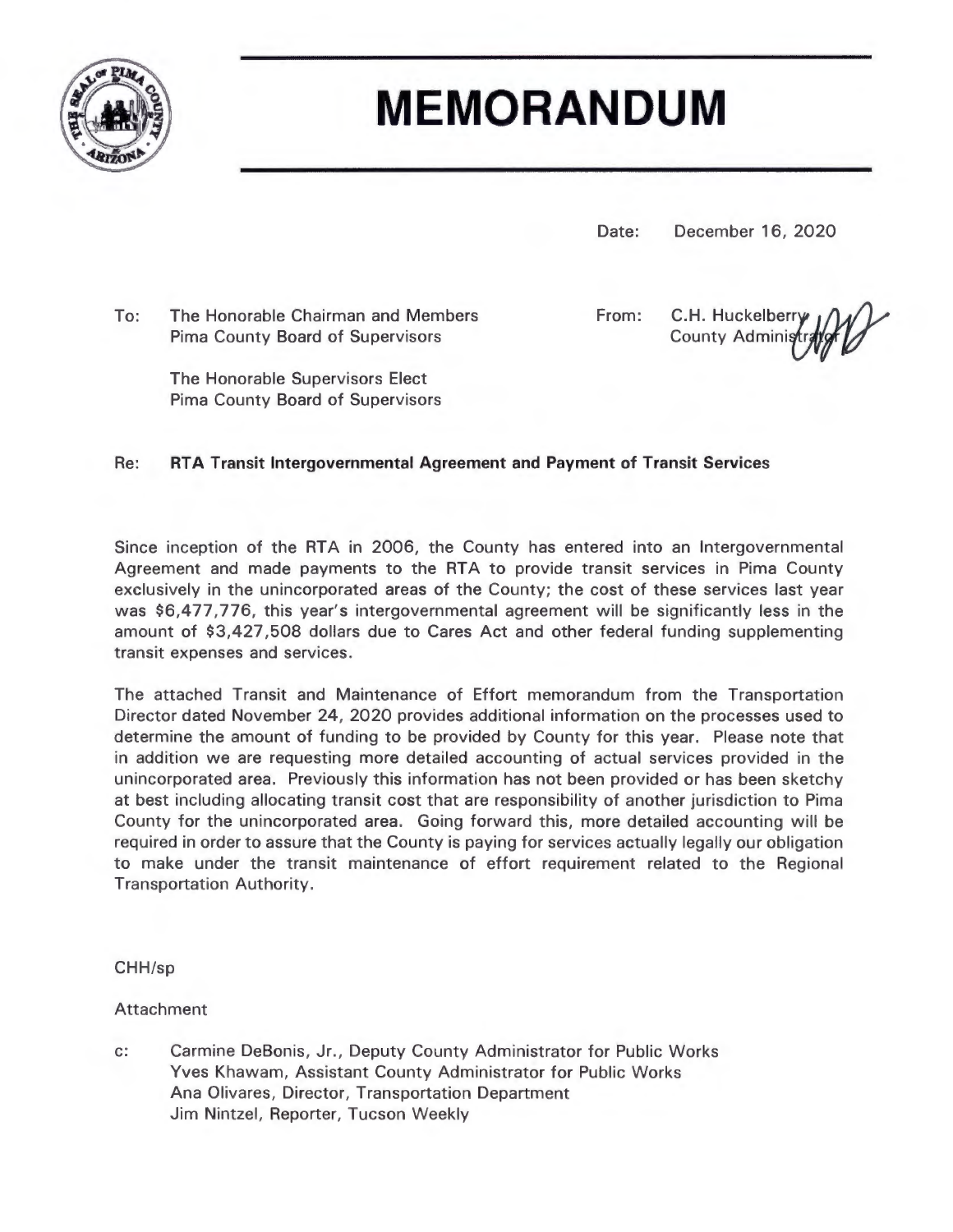## MEMORANDUM



**DATE:** November 24, 2020 aux M. Olivans **FROM:** Ana M. Olivares, P.E. Director

**TO:** C.H. Huckelberry County Administrator

#### **SUBJECT: RTA Transit**

The purpose of this memo is to update the status of requested financial information from both the Regional Transportation Authority (RTA) and City of Tucson (COT) regarding transit revenues and expenditures as they pertain to transit service within the unincorporated area. On April 27, 2020, you requested a reduction in the FY 2021 Transit Maintenance of Effort (MOE) funding to RTA in an amount proportionate to the CARES Act distribution. The RTA responded on May 1, 2020 that all transit partners in the region should share in the relief funds offered through the CARES Act, and that the amount of savings would be finalized once the total amount of CARES Act funding was determined. Staff continued to work with the RTA over the past several months to obtain CARES Act funding and transit revenue and expenditure information, however the information received was not complete and several questions remain unanswered. Upon request, the COT recently provided a summary of the distribution and use of CARES Act funding to the region.

### **CARES Act Funding**

CARES Act funding was distributed by formula to the COT and RTA through the FTA 5307 (urban) and 5311 (rural) programs. The 5307 CARES Act funds were directly allocated to the COT which helped pay for RTA transit services (projects 44-50) and also transit service for Pima County, Marana and South Tucson (fixed route bus, express, Sun Van/special needs). The COT expended the entire allocation but passed through the grant to the RTA by not invoicing the RTA during that time (March-July 2020) for services that would otherwise have been billed. The table below from the COT summarizes the amounts billed and not billed to the RTA for FY20 and July 2020. The sum of the amounts not billed is analogous to CARES Act funds allocated for regional benefit. Pima County "saved" \$2,474,306 based on the way the COT distributed the CARES 5307 relief funding.

|                    |                  |               |        | <b>FY 20 Expenses Billed</b> |                      | <b>FY 20 Expenses Not</b> |                      | <b>July 20 Expenses Not</b> |                  | <b>Total Not Billed to RTA Due</b> |
|--------------------|------------------|---------------|--------|------------------------------|----------------------|---------------------------|----------------------|-----------------------------|------------------|------------------------------------|
| <b>IGA Project</b> | FY 20 IGA Budget |               | to RTA |                              | <b>Billed to RTA</b> |                           | <b>Billed to RTA</b> |                             | to CARES Funding |                                    |
| 44                 | Ś                | 2,271,013 \$  |        | 1,455,268 \$                 |                      | 1,016,680                 | \$                   | 313,834 \$                  |                  | 1,330,514                          |
| 45                 | ۰s               | 1,297,838 \$  |        | 837,302 \$                   |                      | 560,682                   | s                    | 131,220                     | s                | 691,902                            |
| 46                 | \$               | 2,439,855 \$  |        | 1,536,407 \$                 |                      | 1,031,385                 | S                    | 184,437 \$                  |                  | 1,215,822                          |
| 47                 |                  | 1,723,670 \$  |        | 775,869 \$                   |                      | 445,861                   | s                    | $11,271$ \$                 |                  | 457,133                            |
| 48                 |                  | 157,200 \$    |        | 85,218 \$                    |                      | 30,854                    | -S                   | 14,698                      | s                | 45,552                             |
| 49                 | \$               | 1,461,685 \$  |        | 954,553 \$                   |                      | 670,209                   | -S                   | 156,860                     |                  | 827,069                            |
| 50                 |                  | 1,200,000     |        | 1,200,000 \$                 |                      |                           |                      |                             |                  |                                    |
| PimaCo             |                  | 4,649,827     |        | 3,148,611                    | - S                  | 2,059,145 \$              |                      | 415,161                     | s                | 2,474,306                          |
| Marana             |                  | 45,462        | S      | 29,529                       | - Ś                  | $20,952$ \$               |                      | 4,628                       | S                | 25,580                             |
| S Tucson           |                  | 640,506       | S      | 406,233                      |                      | 280,159 \$                |                      | 60,381                      | s                | 340,540                            |
| <b>Totals</b>      |                  | 15.887.057 \$ |        | 10,428,990                   | - S                  | 6,115,927                 | <b>S</b>             | 1,292,490                   | S                | 7,408,417                          |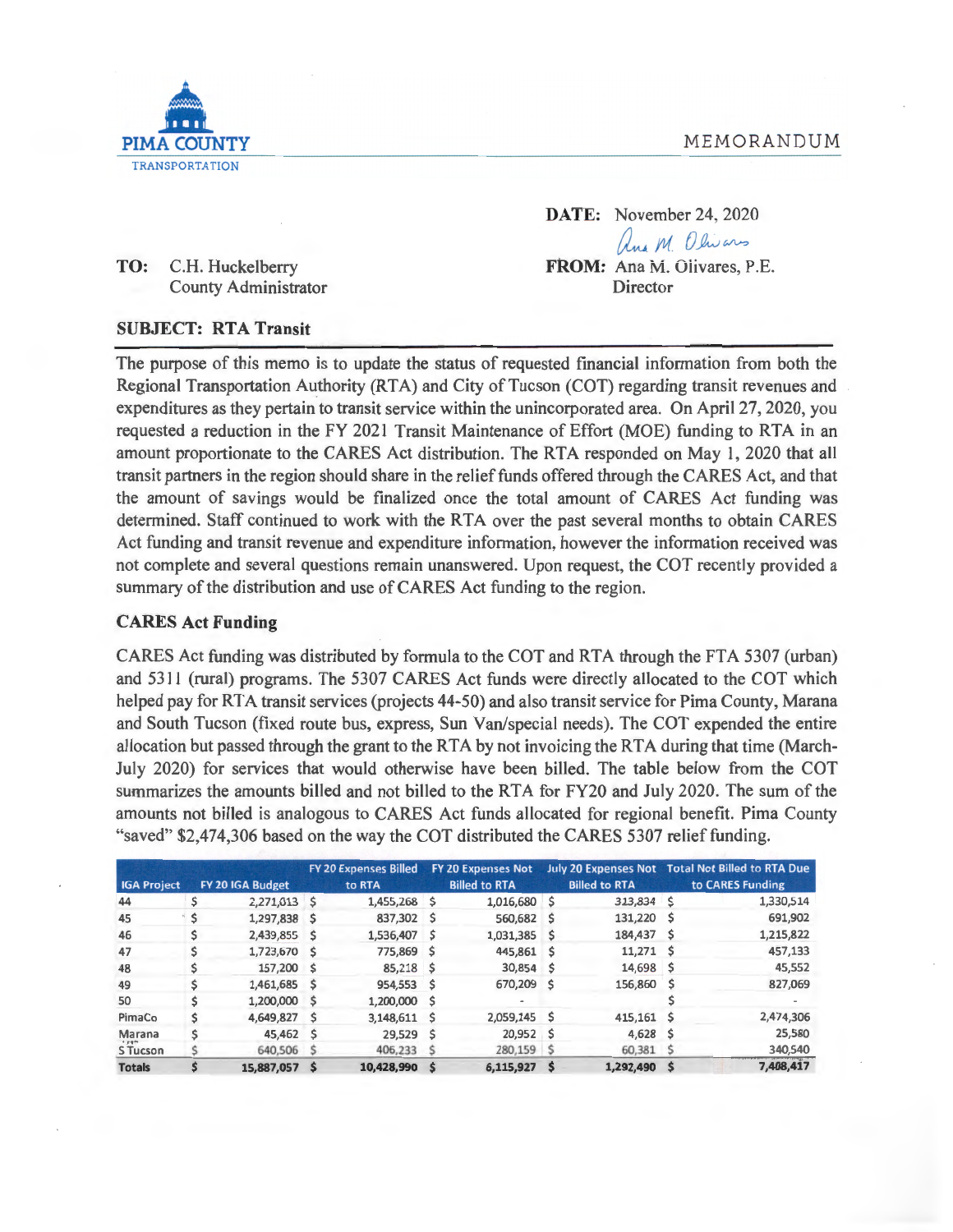C.H. Huckelberry, County Administrator **SUBJECT: RTA Transit**  November 24, 2020 Page 2

ADOT distributed to RTA directly the other portion of CARES Act funding utilizing the 5311 formula. The RTA portion of CARES Act funding is \$1 ,629,310 which is almost two years' worth of 53 I 1 eligible operational expenses for Sun Shuttle routes and buses used by the Ajo service contractor, Second Generation DBA Ajo Transportation. ADOT is using the CARES Act funds to cover 100% of eligible expenses until the funding runs out. RTA has proposed that the savings be passed through to Pima County by not attributing any costs for the Ajo transit services or for Sun Shuttle Routes 410, 430 or 440 in FY 2021. The cost of this service totals approximately \$613 ,000 for FY 2021. Whether or not this is equitable is difficult to say because neither Pima Association of Governments nor RTA do fund accounting. So it is not possible to directly know how they applied the CARES Act 5311 funds, or even what the proportion is of Pima County service to all RTA 5311 funded transit service.

It is clear that Pima County paid the full amount of the transit MOE for FY 2020 with no discount for CARES Act funding relief, therefore all CARES Act funding relief should be applied to the FY 2021 MOE. Based on the invoices already received, it is assumed that RTA has calculated the total for FY 2021 as \$6,514,814. Applying the CARES 5307 and 5311 relief of \$2,474,306 and \$613 ,000 respectively, the total FY 2021 MOE is \$3,427,508, with further savings in FY 2022 for the CARES Act 5311 relief.

## **Detailed Accounting Request**

Over the past several months, Transportation staff has continued to work with the RTA to gain a better understanding of transit costs and revenues, ultimately providing them with a detailed spreadsheet of all transit costs and revenues, by program. While the RTA was able to provide some of the requested information, they could not provide all at the detailed level or format requested primarily because of their accounting system. Rather than a fund accounting system, the RTA accounting system appears to have been designed to only provide requested information to the state . and federal government pertaining to transit grants received. During the process of discovery, we also learned that PAG Transportation Improvement Program does not match actual revenues nor expenditures, and is instead used as a general forecasting and planning tool.

We also requested detailed cost accounting of transit service from the COT, which provides SunTran and associated transit services (fixed route bus, express, Sun Van/special needs). Similar to the RTA, the COT does not account for transit costs and revenues in a manner that would provide our requested detailed information. In general, they account for transit by grant fund type, of which they receive several. However, the COT is eager to assist us in this effort and will work to provide whatever information they can moving forward.

One discovery made during the detailed accounting request was an inaccuracy in the distribution of Sun Shuttle Dial-a-Ride costs between the original Pima County ADA area and the RTA Expanded ADA area. In an analysis of trips between FY 2018 and FY 2020 it was found that the average split should be 55% RTA and 45% Pima County, previously this percentage split had been reversed.